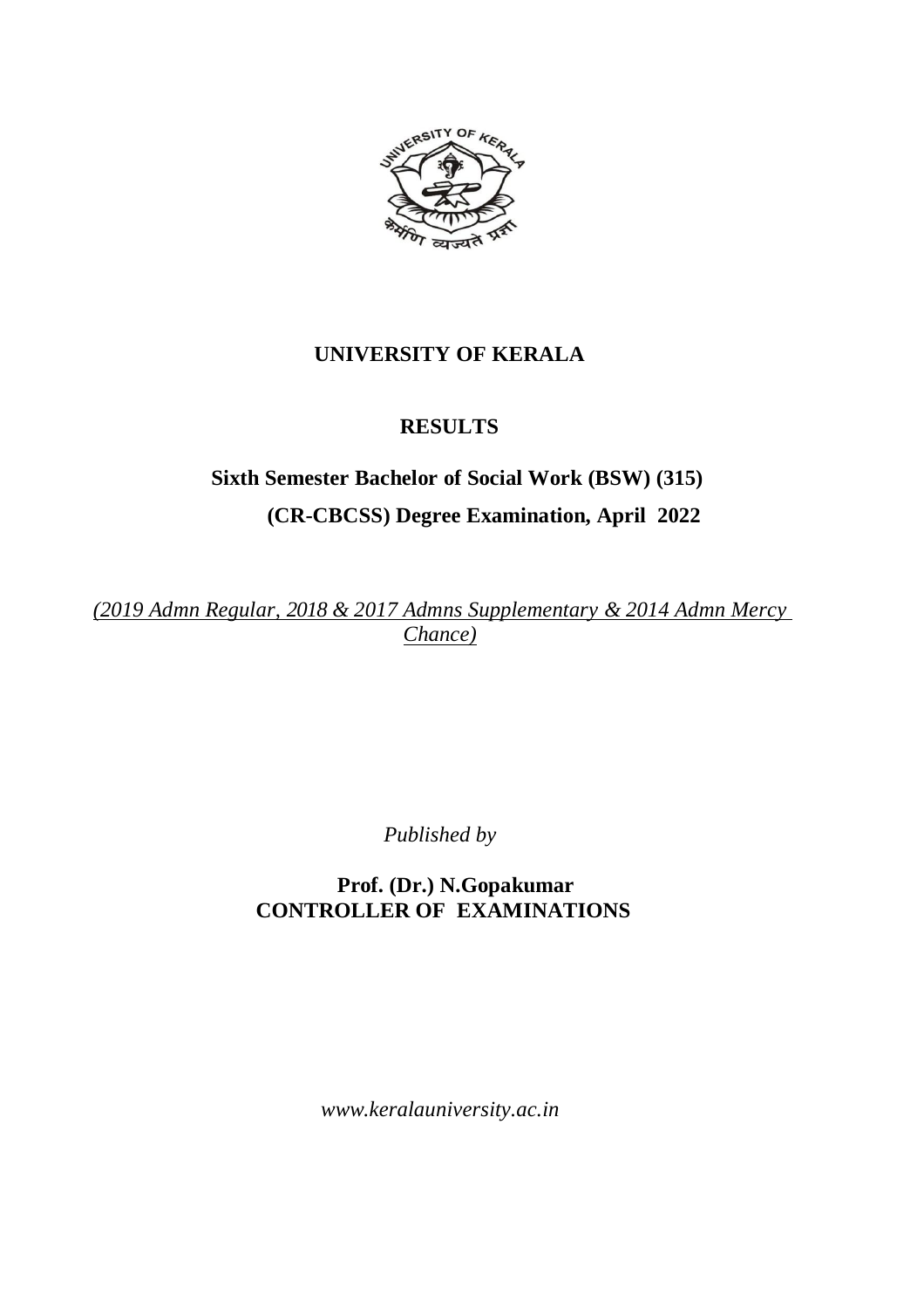# **UNIVERSITY OF KERALA**



**No. ESVI/2022 Thiruvananthapuram Dated: 02.06.2022**

# SYNDICATE–IN–CIRCULATION

The results of the **Career Related First Degree Programme under CBCSS Sixth Semester Bachelor of Social Work (BSW) (315), Group 2(b)(2019 Admn Regular, 2018 & 2017 Admns Supplementary and 2014 Admn Mercy Chance) Degree Examination, April 2022** as declared by the respective Board of Examiners are given below.

| <b>Name of Examination</b>                                                                                                                   | <b>Total</b><br><b>Registered</b> | <b>Total</b><br>Appeared | <b>Total</b><br><b>Pass</b> | % Pass |
|----------------------------------------------------------------------------------------------------------------------------------------------|-----------------------------------|--------------------------|-----------------------------|--------|
| <b>Sixth Semester Bachelor of Social</b><br>Work $(BSW)$ (315), Group2(b)<br>Degree Examination, April 2022<br>(2019 Admn Regular)           | 104                               | 102                      | 86                          | 84.31  |
| Sixth Semester Bachelor of Social<br>Work $(BSW)$ (315), Group2(b)<br>Degree Examination, April 2022<br>(2018 & 2017 Admns<br>Supplementary) | 10                                | 7                        | 3                           | 42.86  |
| Sixth Semester Bachelor of Social<br>Work $(BSW)$ (315), Group2(b)<br>Degree Examination, April 2022<br>(2014 Admn Mercy Chance)             | nil                               | nil                      |                             |        |

The results may be approved. It is proposed to publish the results on **02 .06.2022**

 Sd/- CONTROLLER OF EXAMINATIONS

University Buildings, Thiruvananthapuram Dated: 02.06.2022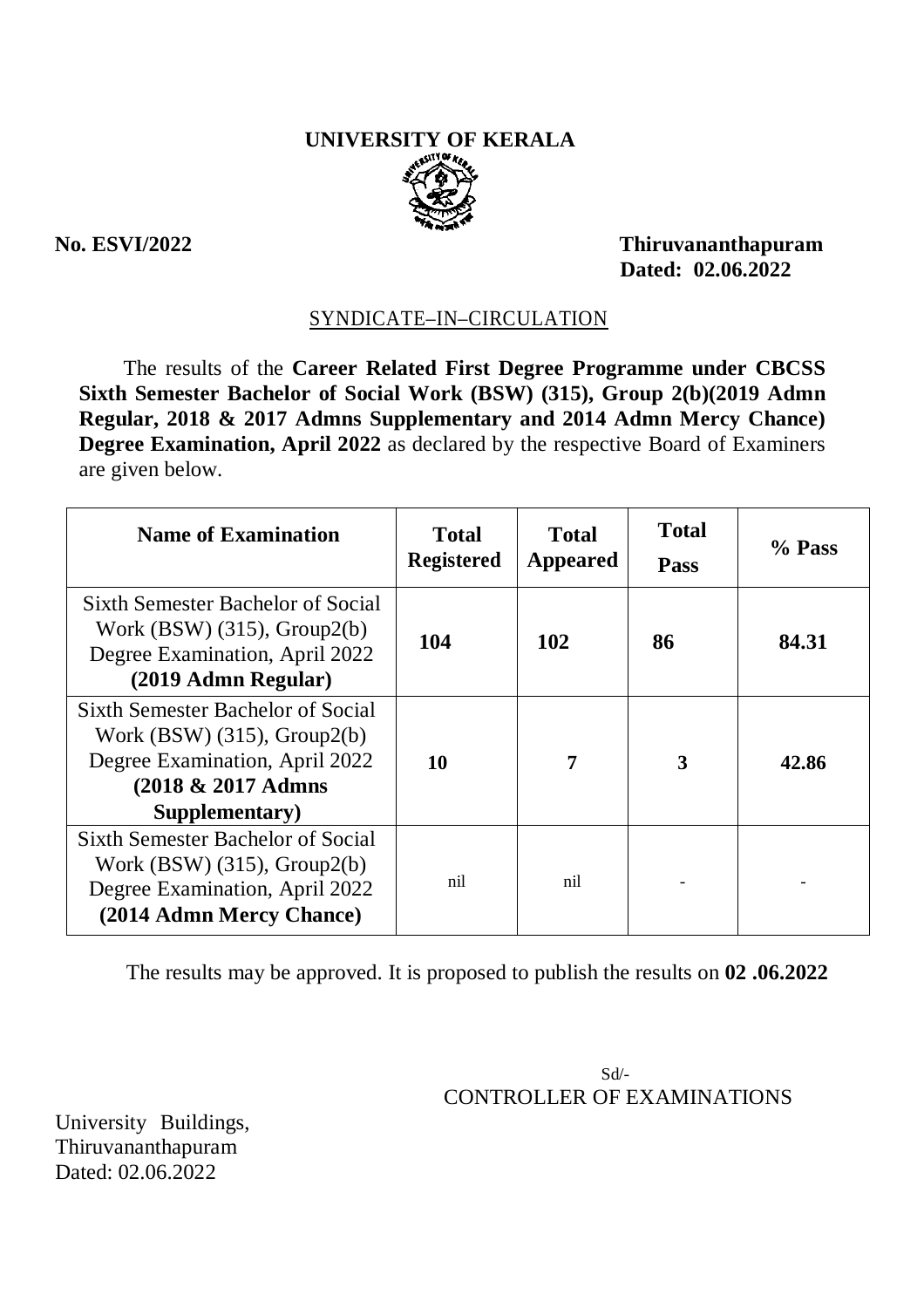**No. ESVI/2022**



# **NOTIFICATION**

- 1. The following is the provisional list of Register Numbers of the successful candidates of the **Career Related First Degree Programme under CBCSS Sixth Semester Bachelor of Social Work (BSW) (315), Group2(b)(2019 Admn Regular, 2018 & 2017 Admns Supplementary and 2014 Admn Mercy Chance) Degree Examination, April 2022.**
- 2. (a) For the successful completion of a semester (for 2014 Admission) a student has to score a minimum SCPA of 4.00 (E Grade). A minimum of 40%of marks (E Grade) is required for passing a course with a separate minimum of 40% (E Grade) for Continuous Evaluation and End Semester Evaluation.

(b) For the successful completion of a semester from 2015 Admission onwards, a student has to score minimum 35% marks each for ESE&CE for a course pass. However, 40% in aggregate (CE+ESE) is required for a semester pass

3. **The last date for applying revaluation and scrutiny is 11.06.2022.** Candidates should make use of draft mark list available in the University website for applying for revaluation. Application for revaluation and scrutiny should be submitted through **ONLINE** only.

> $Sd$ <sup>-</sup> CONTROLLER OF EXAMINATIONS

University Buildings, Thiruvananthapuram Dated: 02.06.2022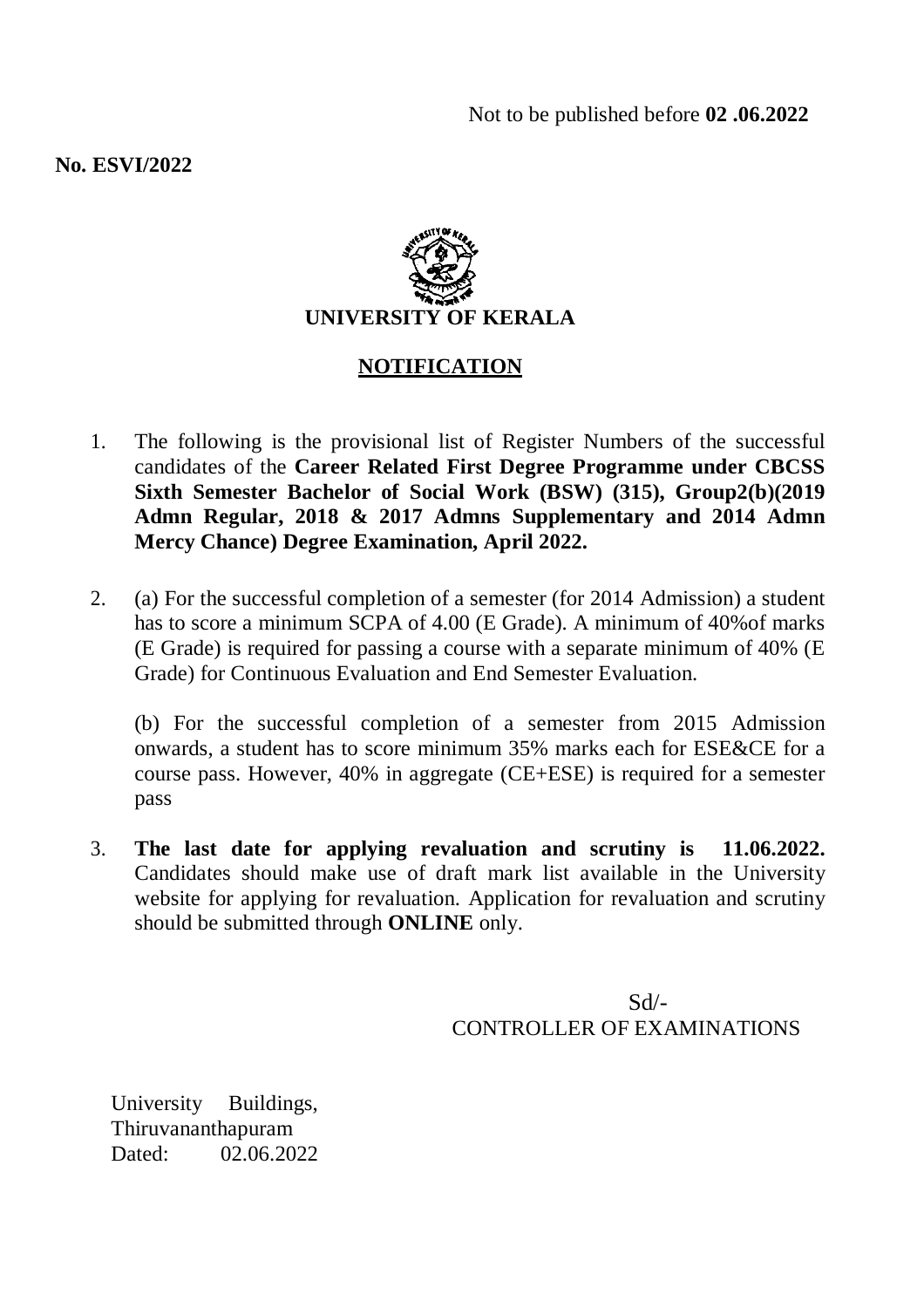# Result of Sixth Semester Bachelor of Social Work (BSW) (315) Degree Examination, April 2022

#### **College Code : 164**

# **White Memorial College of Arts and Science for Women, Panachamoodu, Thiruvananthapuram**

#### **BSW - (315)**

#### Course Pass

|                                                   | 19164001(6.480)<br>012(6.878)<br>023(7.226)                   | 006(7.197)<br>013(6.620)<br>024(6.027)                   | 007(6.355)<br>015(7.182)                                 | 010(6.469)<br>021(7.104)                  | 011(6.160)<br>022(6.302)                |  |
|---------------------------------------------------|---------------------------------------------------------------|----------------------------------------------------------|----------------------------------------------------------|-------------------------------------------|-----------------------------------------|--|
|                                                   |                                                               |                                                          | All Pass (Semester scores given in brackets)             |                                           |                                         |  |
|                                                   | 19164001(6.74 C)<br>009(6.37 C)<br>015(7.09 B)<br>023(7.16 B) | 002(5.43 D)<br>010(6.46 C)<br>016(6.45 C)<br>024(6.33 C) | 003(6.65 C)<br>011(6.33 C)<br>020(6.01 C)<br>025(5.59 D) | 006(7.23 B)<br>012(7.13 B)<br>021(6.92 C) | 007(5.91 D)<br>013(6.58)<br>022(6.21 C) |  |
| Passed in Parts (Subject codes given in brackets) |                                                               |                                                          |                                                          |                                           |                                         |  |
|                                                   | 19164004(3,4,5,6)                                             | 005(3)                                                   | 008(1, 2, 5, 6)                                          | 026(3,5,6)                                |                                         |  |

**College Code : 807**

# **National College, Ambalathara, Thiruvananthapuram**

#### **BSW - (315)**

#### Course Pass

| 19807001(6.191)<br>009(6.490)                     | 003(6.914)<br>010(7.168) | 005(6.735)<br>015(6.548) | 007(6.084)<br>016(7.623) | 008(6.858)<br>017(6.638) |  |  |
|---------------------------------------------------|--------------------------|--------------------------|--------------------------|--------------------------|--|--|
| 019(7.933)                                        | 022(6.204)               | 025(7.458)               | 027(6.910)               | 031(6.439)               |  |  |
| 032(6.552)<br>040(6.645)                          | 036(6.726)               | 037(6.428)               | 038(6.545)               | 039(7.182)               |  |  |
| All Pass (Semester scores given in brackets)      |                          |                          |                          |                          |  |  |
| 19807001(6.32 C)                                  | 002(5.83 D)              | 003(6.88 C)              | 005(6.82 C)              | 007(6.17 C)              |  |  |
| 008(7.02 B)                                       | 009(6.71 C)              | 010(7.07 B)              | 015(6.4 C)               | 016(7.47 B)              |  |  |
| 017(6.64)                                         | 018(5.38 D)              | 019(7.45 B)              | 020(5.93 D)              | $022(5.88 \text{ D})$    |  |  |
| 025(6.9 C)                                        | 027(6.68 C)              | 029(6.18 C)              | 030(6.47 C)              | 031(6.68 C)              |  |  |
| 032(6.53 C)                                       | 033(5.99 D)              | 034(5.86 D)              | 035(6.19 C)              | 036(7.12 B)              |  |  |
| 037(6.45 C)                                       | 038(6.69 C)              | 039(7.18 B)              | 040(6.66 C)              | 17807034(6.03 C)         |  |  |
| 038(5.65 D)                                       |                          |                          |                          |                          |  |  |
| Passed in Parts (Subject codes given in brackets) |                          |                          |                          |                          |  |  |
| 19807004(5,6)<br>17807009(3)                      | 006(3,5,6)               | 024(2,3,5,6)             | 026(2,3,5,6)             | 18807001(2,3)            |  |  |